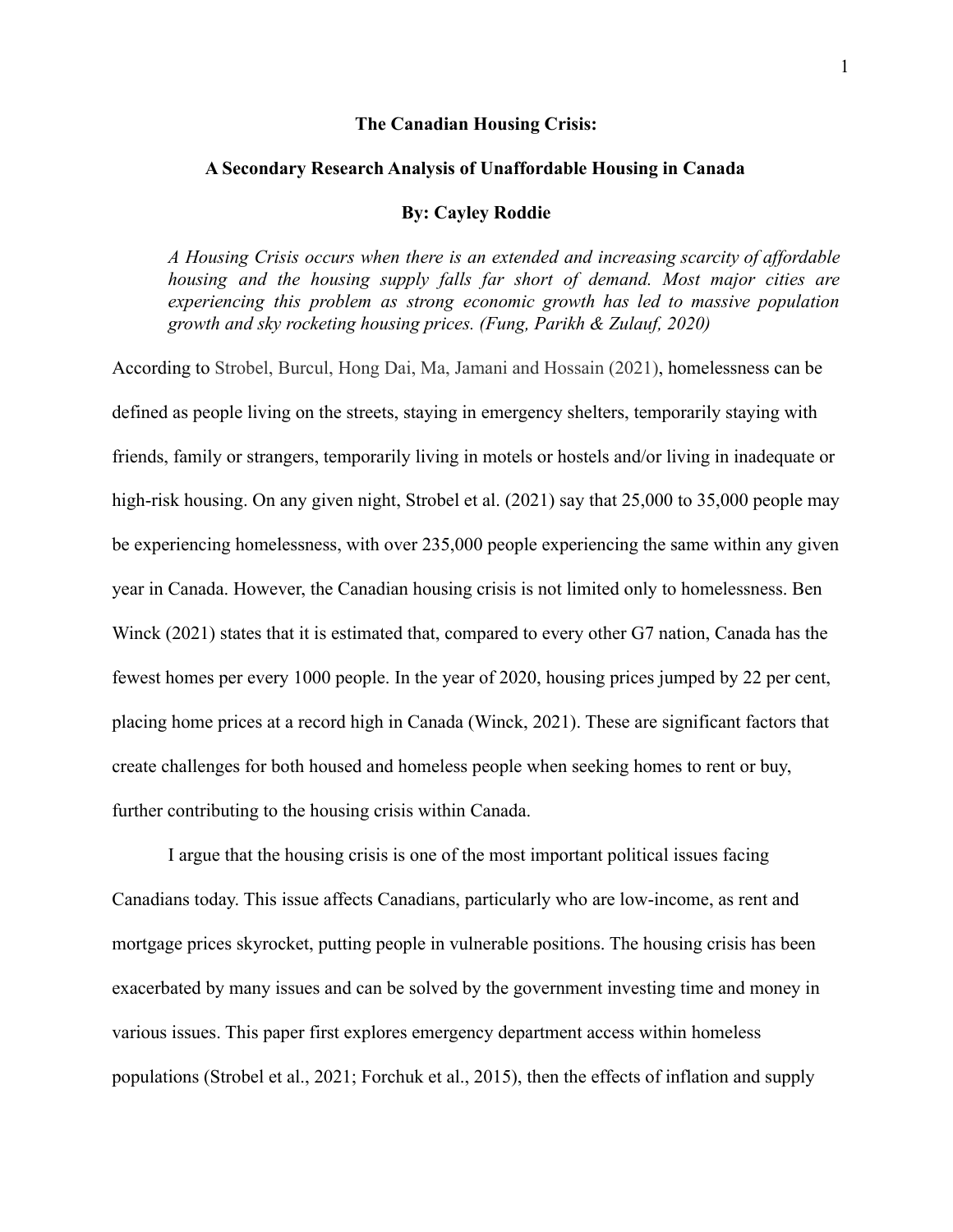shortages (Fung et al., 2020; Rherrad et al., 2019), and closes with housing needs within First Nations communities (McCartney et al., 2020).

## **Literature Review**

This literature is organized chronologically and focuses on houselessness among people with mental health issues (Forchuk, Reiss, Mitchell, Ewen, & Meier, 2015) and real estate bubbles (Rherrad, Mokengoy, & Fotue, 2019).

Forchuk, Reiss, Mitchell, Ewen and Meier (2015) found that homeless individuals access emergency services more frequently than those who are housed. Due to this disproportionate rate of emergency department (ED) use, Forchuk et al. (2015) found EDs to be an effective place to reduce homelessness via not discharging to homelessness without intervention. In a study of 14 people, Forchuk et al. (2015) found that of the seven participants who received intervention/assistance remained housed after six months, six participants who did not receive intervention remained unhoused. By introducing an intervention of providing database access to welfare and available rental housing, discharges from EDs to homelessness were reduced to nine per cent – a 20-time decrease from the baseline data (Forchuk et al., 2015). Overall, the researchers found that more in-depth screening and increased psychosocial support reduces homelessness and non-medical visits to EDs.

Rherrad, Mokengoy and Fotue (2019) studied 'real estate bubbles,' also known as financial imbalances, or gouging within the Canadian real-estate sector with a focus on Vancouver, Toronto and Montreal. The researchers found that the real-estate markets in both Toronto and Vancouver are experiencing 'real estate price exuberance,' whereas Montreal is at risk of experiencing the same phenomena. Real estate price exuberance is when prices of homes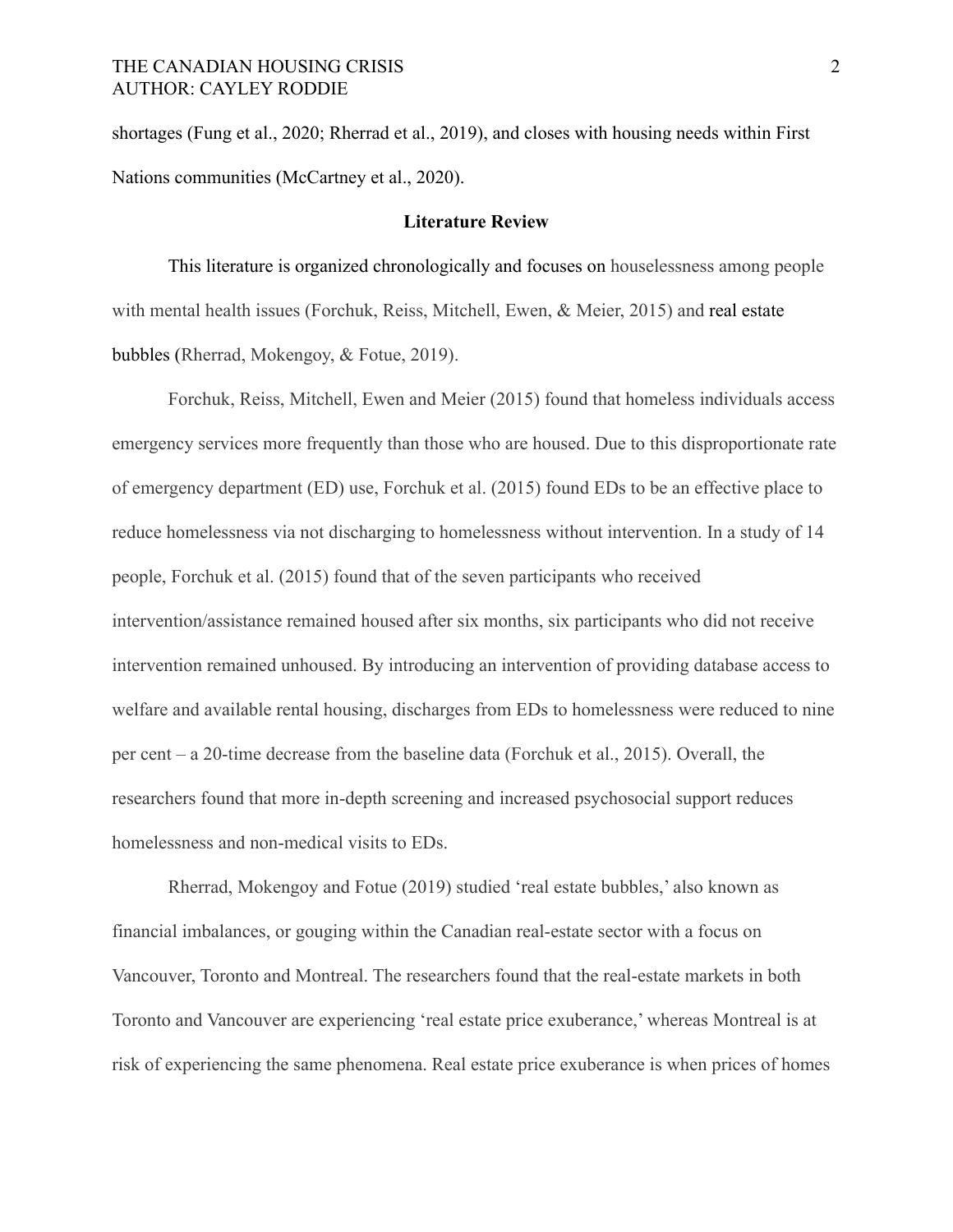## THE CANADIAN HOUSING CRISIS 3 AUTHOR: CAYLEY RODDIE

skyrocket and may be higher than proper evaluation (Rherrad et al., 2019). It was also found that many factors may increase or decrease these imbalances, including governmental real estate regulation and excessive price spillover from US real estate prices (Rherrad et al., 2019).

# **Emergency Department Access within Homeless Populations**

Throughout a study that ranged from 2010-2017 on people experiencing homelessness

that visited emergency departments in Ontario, Strobel et al. (2021) discovered an overall rise in

homelessness over those seven years.

departments in Ontario by year of visit and gender

**Figure 1** 

# **Table 1: People Experiencing Homelessness Based on Visits to all Emergency Departments in Ontario (Strobel et al., 2021).**

Time series of unique people experiencing homelessness based on visits to all emergency



Source: National Ambulatory Care Reporting System for Ontario from 2010 to 2017.

Particularly, Strobel et al. (2021) found the age range of men experiencing homelessness changed from the 50-to-54 age range to the 20-to-24 age range, while in women experiencing homelessness, all age ranges between 20 and 34 doubled. Additionally, Strobel et al. (2021) found a shift in the location of homeless populations. It was discovered that homelessness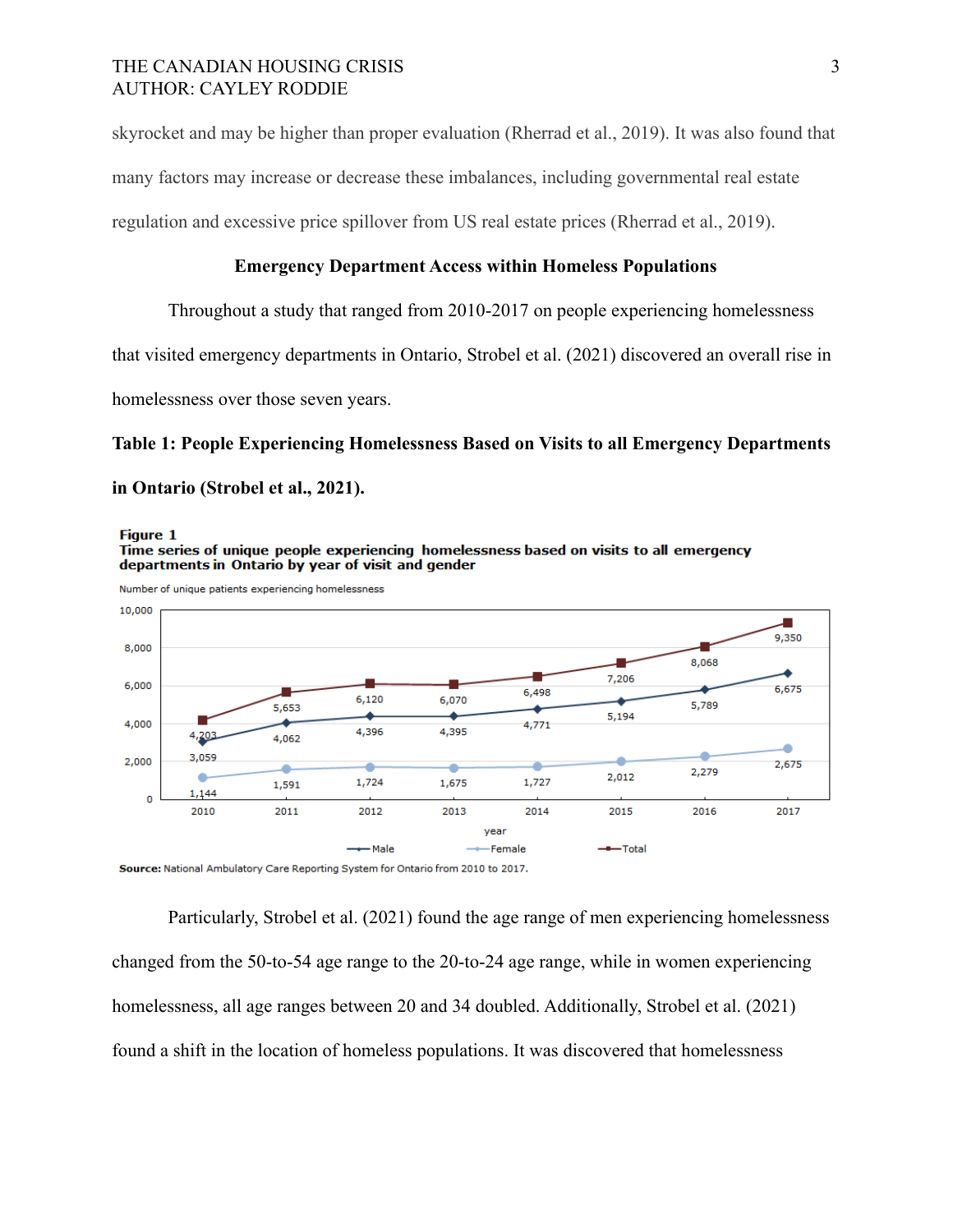# THE CANADIAN HOUSING CRISIS 4 AUTHOR: CAYLEY RODDIE

became more prominent in more suburban, growing municipalities such as Hamilton and Windsor within Ontario (Strobel et al., 2021). In the first year of this study, Toronto made up for about 60 per cent of Ontario's homeless population; in 2017, the final year of the study, it made up for just over 40 per cent, with smaller municipalities each seeing individual overall growth (Strobel et al., 2021).

Although homelessness and mental health issues are not always directly related, Forchuk et al. (2015) note that homelessness disproportionately affects individuals who face mental health challenges. A lack of knowledge of and access to resources often lead to emergency department visits:

*When a person with mental illness is in crisis due to income or housing issues, particularly outside of normal 'office hours', there is often no specific emergency service to turn to, other than homeless services or emergency medical services. While some cities offer mental health crisis services and beds, people may not be aware of or access them. As a consequence, the emergency department (ED) of a hospital may be chosen… (Forchuk et al., 2015)*

A study explored by Forchuk et al. found that the average annual number of ED visits for people experiencing homelessness was six, compared to one to two visits a year for non-homeless participants.

Additionally, Forchuk et al. (2015) found that within the individuals who participated in their study, over 35 per cent of individuals experiencing homelessness accessed an ED for mental health needs, compared to just over four per cent of housed individuals accessing EDs for mental health reasons. During their study, Forchuk et al. (2015) found homelessness as a reason for accessing an ED for mental health support is likely underreported, as none of their participants listed housing as a reason for their visit during triage, but all mentioned it was a stressor for their mental health challenges during research interviews. Due to evidence of underreporting, Forchuk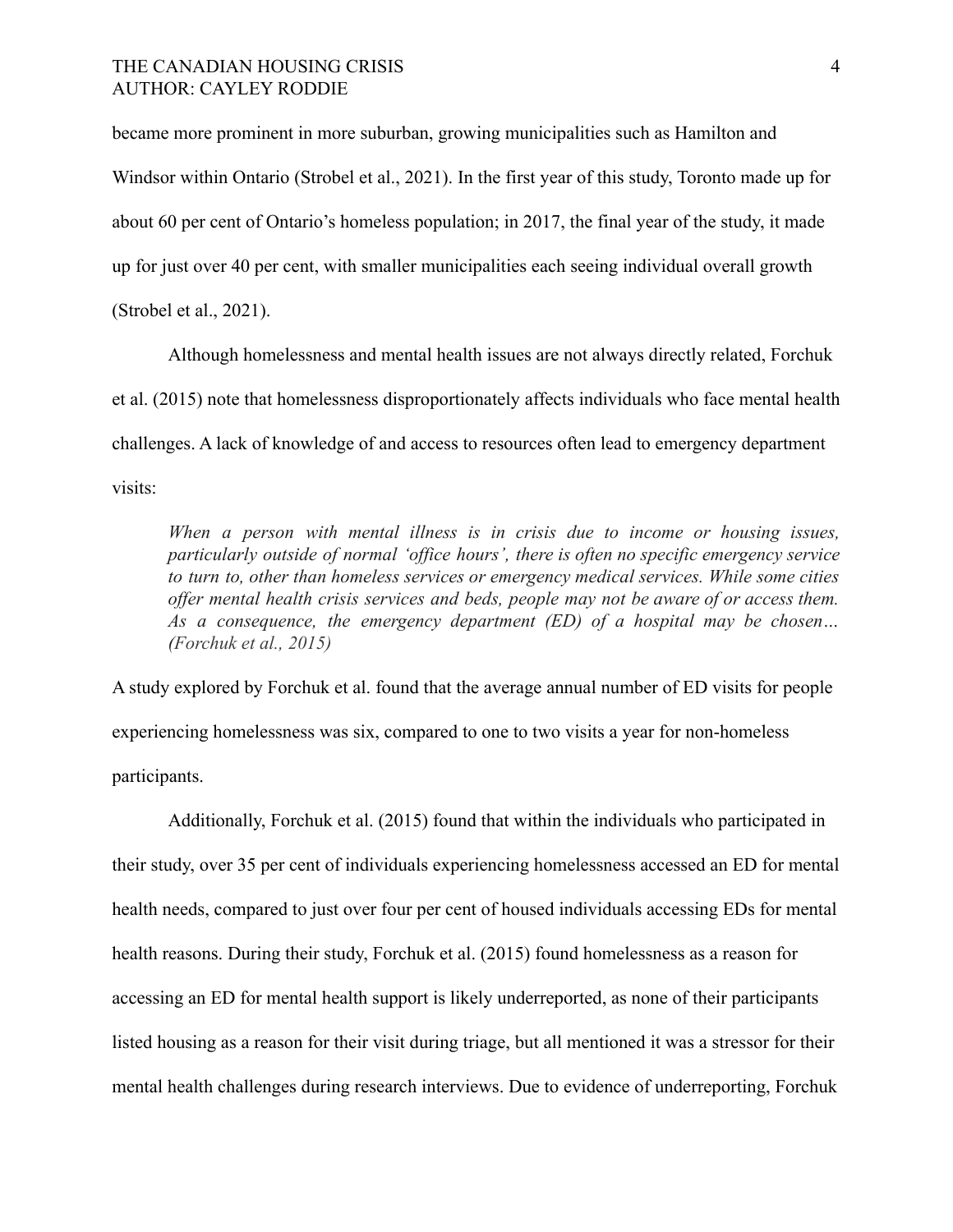et al. state that more effective screening practices are necessary to offer intervention when discharging people experiencing homelessness from EDs.

## **Effects of Inflation and Supply Shortages**

The housing crisis has effects on demographics beyond the homeless population. Within the housed population of Canada, this crisis creates challenges in finding affordable rental homes and homes to purchase. These challenges can include people being pushed into crowded, inadequate, or dangerous housing situations, or being forced to pay rent or mortgage payments beyond their means, thus compromising food security, access to education and healthcare, and general wellbeing (Fung et al., 2020).

According to Fung et al. (2020), this crisis is primarily fuelled by two potential factors: growth combined with a supply shortage, and inequality and housing costs rising at a faster pace than individual incomes. Additionally, Fung et al. say a significant decrease in affordable rental units has created a lack of accessibility. This decrease has been caused by new structures being built for high-cost luxury rentals, lack of laws against rental increases and the financialization of housing (Fung et al., 2020). Despite the United Nations declaring a safe and secure home a human right, the practice of high-income individuals and companies buying housing as an investment or other financial strategy is increasing:

*The treatment of housing as a financial asset is often done so at the expense of people who need it as shelter. Policies, such as divestment from social housing, removal of rental protections, and vacancy decontrol have opened the housing market up to exploitation by financial firms. (Fung et al., 2020)*

The monthly cost to the Canadian government to subsidize a single social housing unit is \$306 CAD, whereas the cost of subsidizing a single bed in a homeless shelter is \$2250 CAD (Fung et al., 2020). Despite this wide gap, social housing can be hard to come by and agree on because of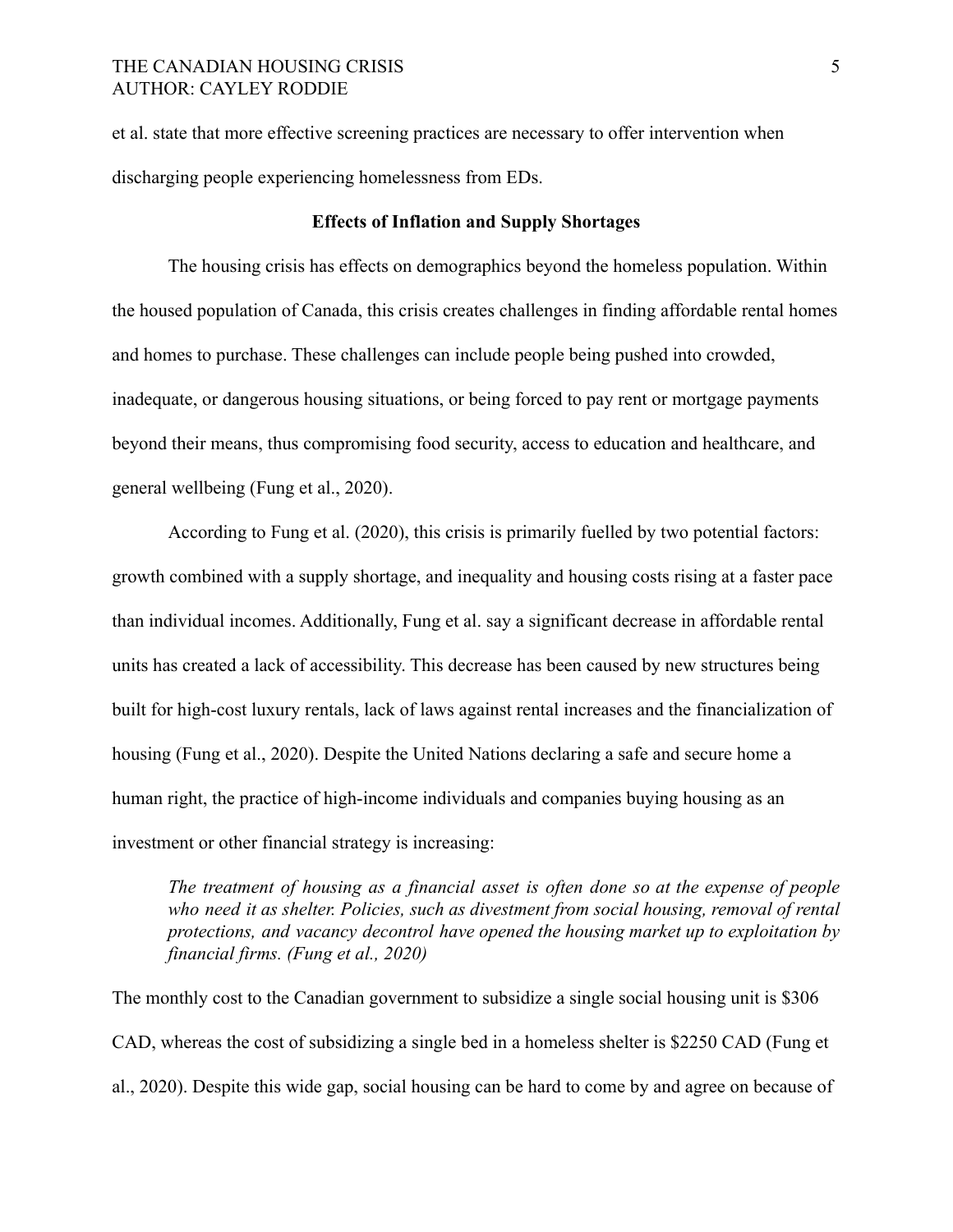social stigmas such as the idea that the presence of affordable rental housing will decrease property values and assumptions that renters care less for their communities than homeowners (Fung et al., 2020).

Inflation and lack of regulations around housing costs can lead to another social-financial phenomenon called real estate bubbles. Throughout a study that was conducted in Toronto, Vancouver and Montreal using data from 1988 to 2018, Rherrad et al. (2019) found that over-evaluation and price exuberance occurred in Toronto and Vancouver and called these actions 'contagious.' This means when prices are inflated in Vancouver, they also become inflated in Toronto and vice versa. Rherrad et al. found less evidence of real estate bubbles and their contagion within Montreal, however, note a risk of price exuberance within this city.

## **Housing Needs within First Nations Communities**

*These sub-groups of people experiencing homelessness have been affected by different life circumstances with each having a unique experience as far as being homeless is concerned. It is due to these varying circumstances that homelessness is considered as an issue, which is not strictly contingent to housing instability. (Abijet, 2020)*

Colonialism is a root cause of homelessness for Indigenous people. Abijet (2020) outlines that colonization and colonial practices have marginalized First Nations communities and have caused pain, suffering and trauma that can influence situations that lead to homelessness, particularly in urban settings.

In rural settings, particularly on First Nations reserves, McCartney, Herskovits and Hintelmann (2020) state that the three components of the Core Housing Needs cannot be applied due to varied needs. McCartney et al. (2020) state that housing policy and programs were created and dominated by the Canadian government in a failing attempt to bring on-reserve households to a Canadian standard of living and disregard local culture, preferences and climates.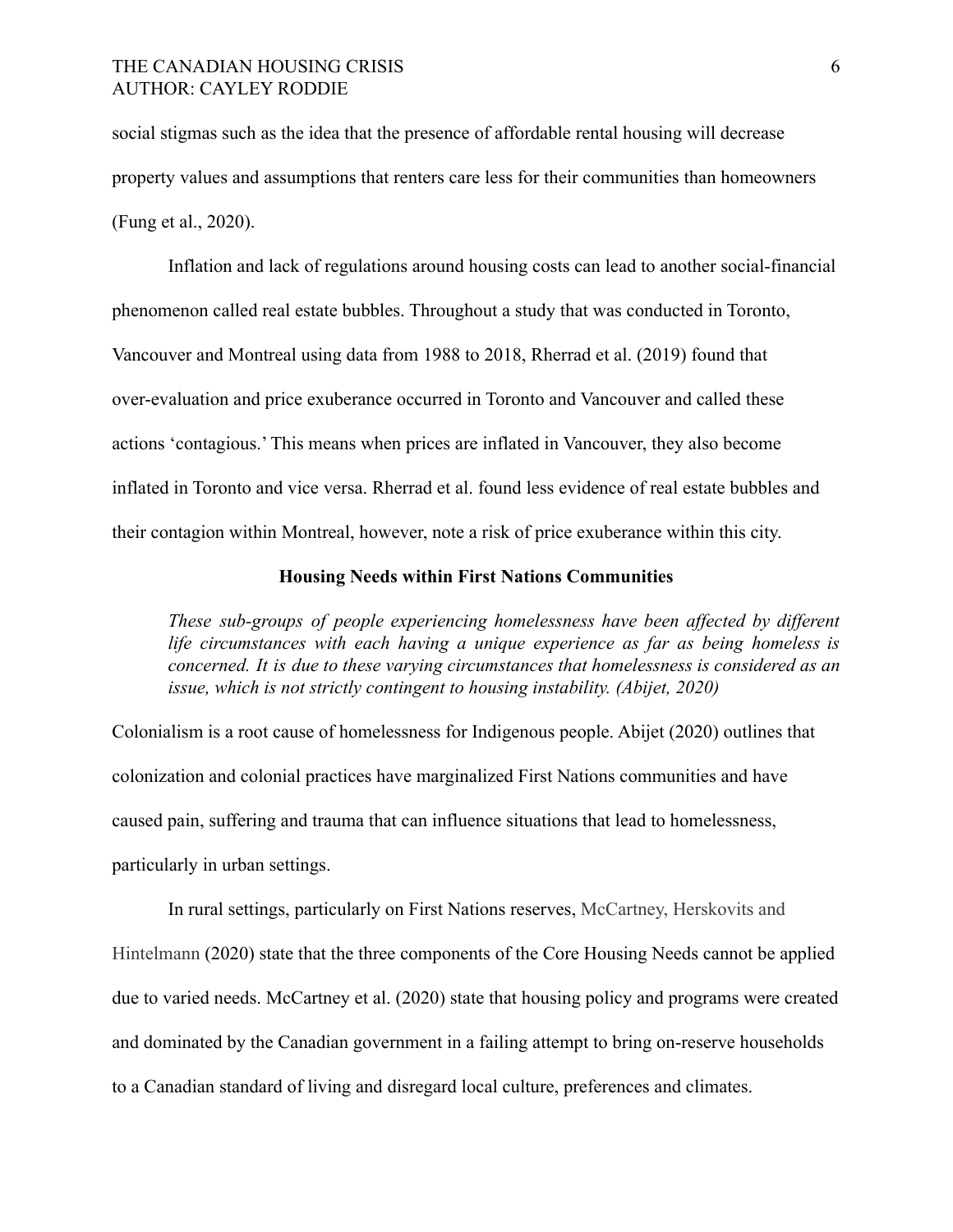# THE CANADIAN HOUSING CRISIS 7 AUTHOR: CAYLEY RODDIE

Additionally, McCartney et al. (2020) state that past attempts at supporting housing on reserve communities have not only been poorly executed by the government, but also poorly communicated, particularly to the First Nations peoples living in said communities.

In their study conducted on Eabametoong First Nations reserve, McCartney et al. (2020) found that over 79 per cent of homes have three or more rooms. However, within this First Nations community, movement between homes is common, specifically compared to colonial standards (McCartney et al., 2020). This means family members may live in the house only some of the time. Adult children, adult siblings, and other extended family members are also more likely to be primary members of a household. At the time of their study, McCartney et al. stated that 163 families were on the waitlist for housing in the community of Eabametoong. Due to the high number of multi-room homes in the Eabametoong First Nations reserve, families are usually prioritized on this waitlist leaving young adults and other single individuals in crisis. Young people end up being pushed off the reserve in pursuit of independence from their parents, but are left without the support of their family, culture, language, and identities (McCartney et al., 2020).

It was found through comparing Canadian suitable housing standards to First Nations housing policies and frameworks that the current solutions being offered by the federal government are under-funded and unsuitable, leading First Nations peoples to live under colonial norms (McCartney et al., 2020). McCartney et al. argue that performing community-based housing assessments can lead to targeted solutions, reducing or ending colonial approaches to the housing crisis.

## **Recommendations**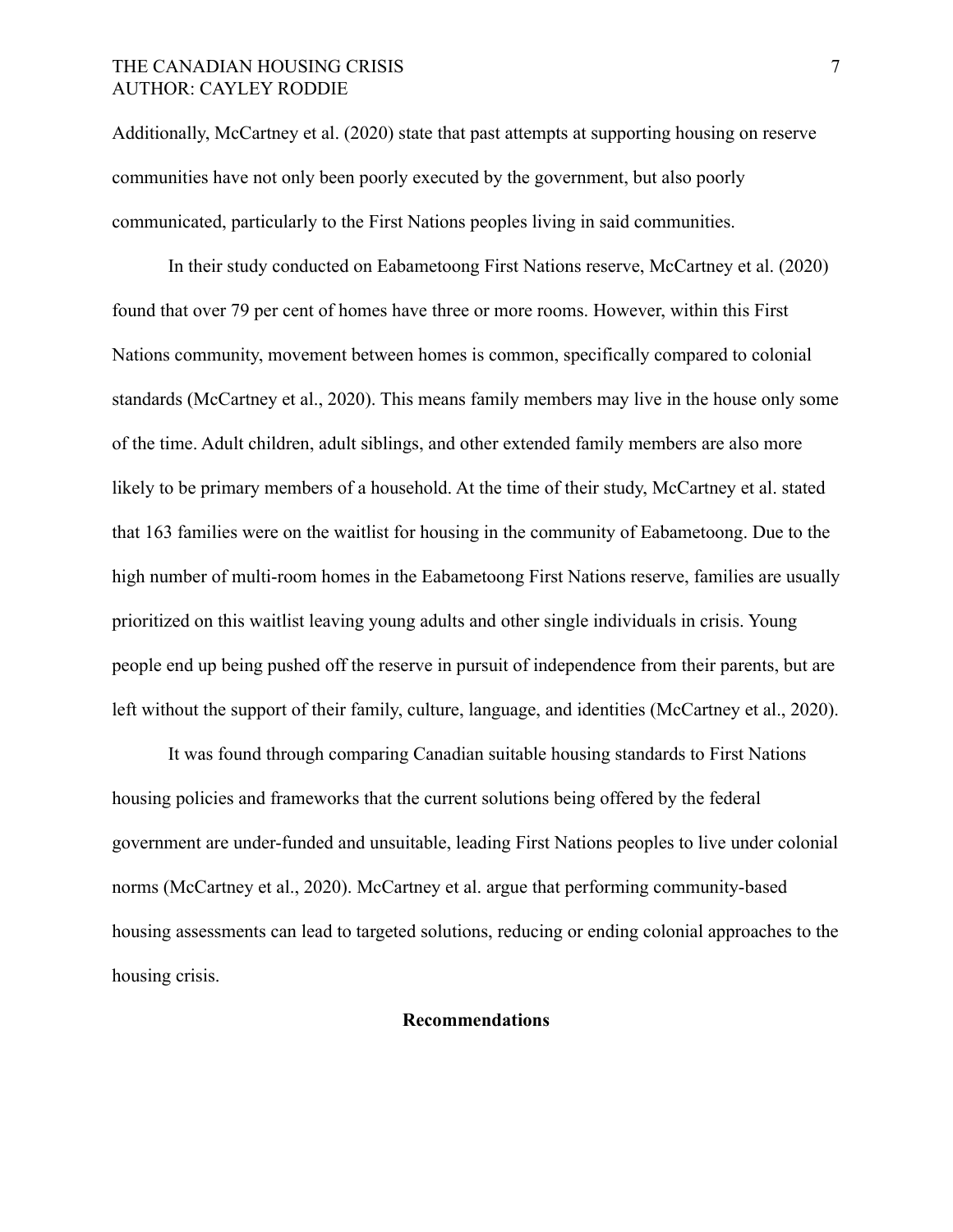# THE CANADIAN HOUSING CRISIS 8 AUTHOR: CAYLEY RODDIE

To mitigate the Canadian housing crisis, it is recommended that the Canadian government create more effective programming in hospitals and emergency departments to screen for homelessness in triage. Additionally, creating more support for people experiencing mental health issues and discontinuing the practice of discharging patients into homelessness will reduce chronic homelessness within vulnerable populations.

Next, it is recommended that the Government of Canada continue to work towards reducing harmful practices that occur within the real estate sector that contribute to inflation and housing bubbles. Justin Trudeau has acknowledged the home-buying process needs to be reworked and has laid out plans to build 1.4 million homes over the course of four years (Winck, 2021). Additionally, Winck (2021) states that Trudeau plans to ban the practice of purchasing homes as investments, particularly to reduce the effects of foreign buyers inflating prices of both rental and owned properties.

To contribute to reducing the effects of colonialism on the housing crisis within Canadian Indigenous communities, it is recommended that the Government of Canada work with and listen to First Nations leaders and elders. Previous frameworks applied by the Government of Canada failed within Indigenous communities due to the lack of cultural understanding and forcing of colonial standards. While the Government of Canada listens to Indigenous leaders, they must also follow through and assist with requests made from each community. Overall, the government must understand that rural communities of all kinds have different needs than urban communities.

Lastly, the Government of Canada must apply certain functions of government public relations. Lee, Neely and Stewart (2012) list increasing the use of services and products, as well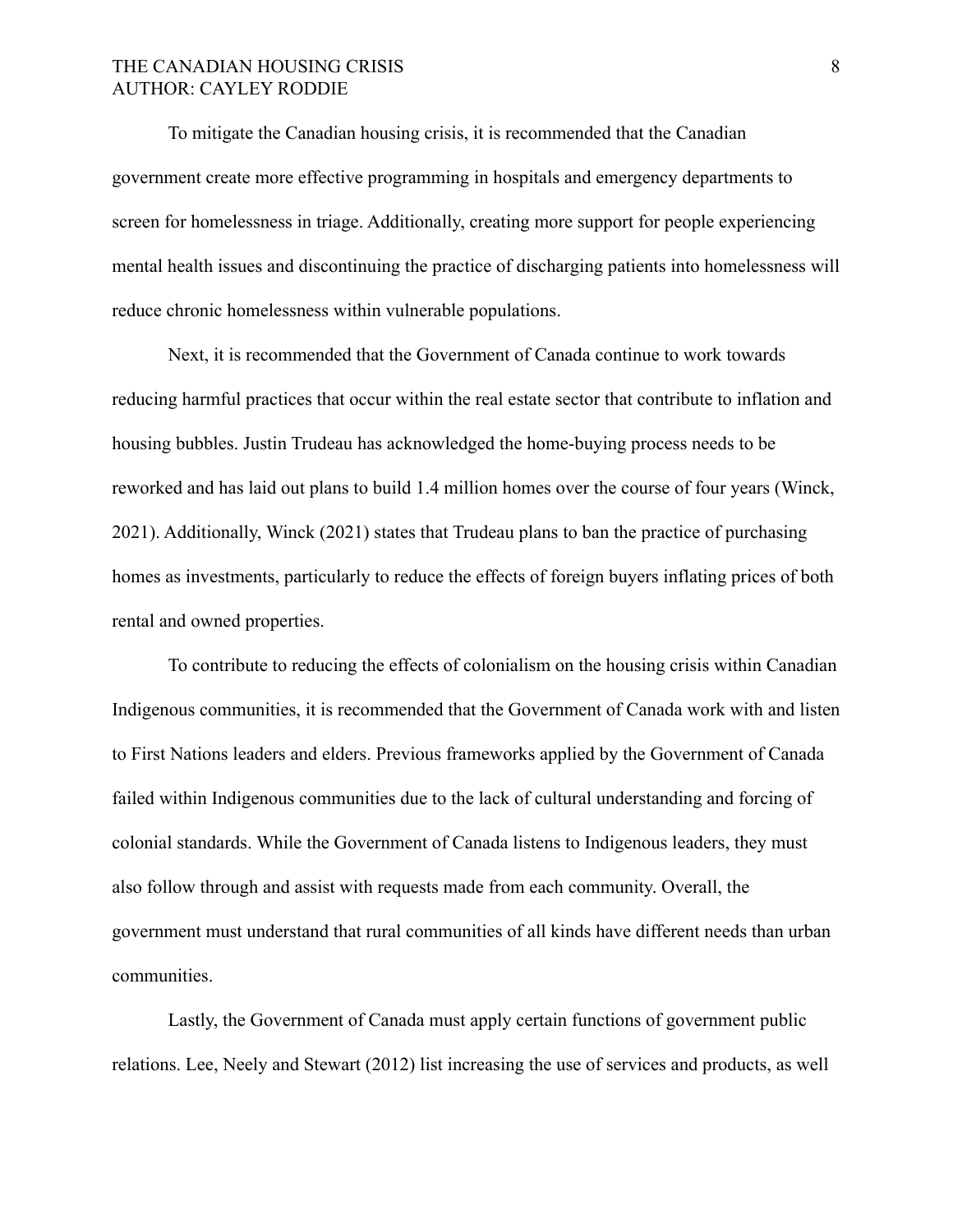# THE CANADIAN HOUSING CRISIS 9 AUTHOR: CAYLEY RODDIE

as public education and public service campaigns as an optional, but useful purpose of GPR. This paper has two examples of the government poorly communicating support systems and/or failing to educate the public as a contributor to the housing crisis, one from Forchuk et al. (2015), and another from McCartney et al. (2020). This evidence allows me to make a strong recommendation to invest in communications plans to create and distribute effective campaigns to educate the public of whatever supports, programs and solutions become offered in the fight to reduce the housing crisis. Two-way communication and listening to Canadian citizens will also be vital in mitigating this issue.

#### **Conclusion**

The Canadian housing crisis is a multifaceted issue that affects nearly every Canadian. Mental health is a significant factor within the homeless population – becoming homeless can be caused by a lack of mental health support and being homeless can be an added stressor to mental health issues as outlined by Strobel et al. (2021). Research by Fung et al. (2020) and Rherrad et al. (2019) proves that inflation and a shortage of adequate housing combined with a rapidly increasing population and foreign buyers purchasing housing structures as investments creates housing challenges for the general population, particularly low-income families and individuals. Lastly, McCartney et al. (2020) show that colonial standards and a lack of support and communication with First Nations communities leaves Indigenous people and communities in particularly vulnerable situations. Colonialism strips First Nations communities of their culture and fails to consider their unique needs, particularly in non-urban settings.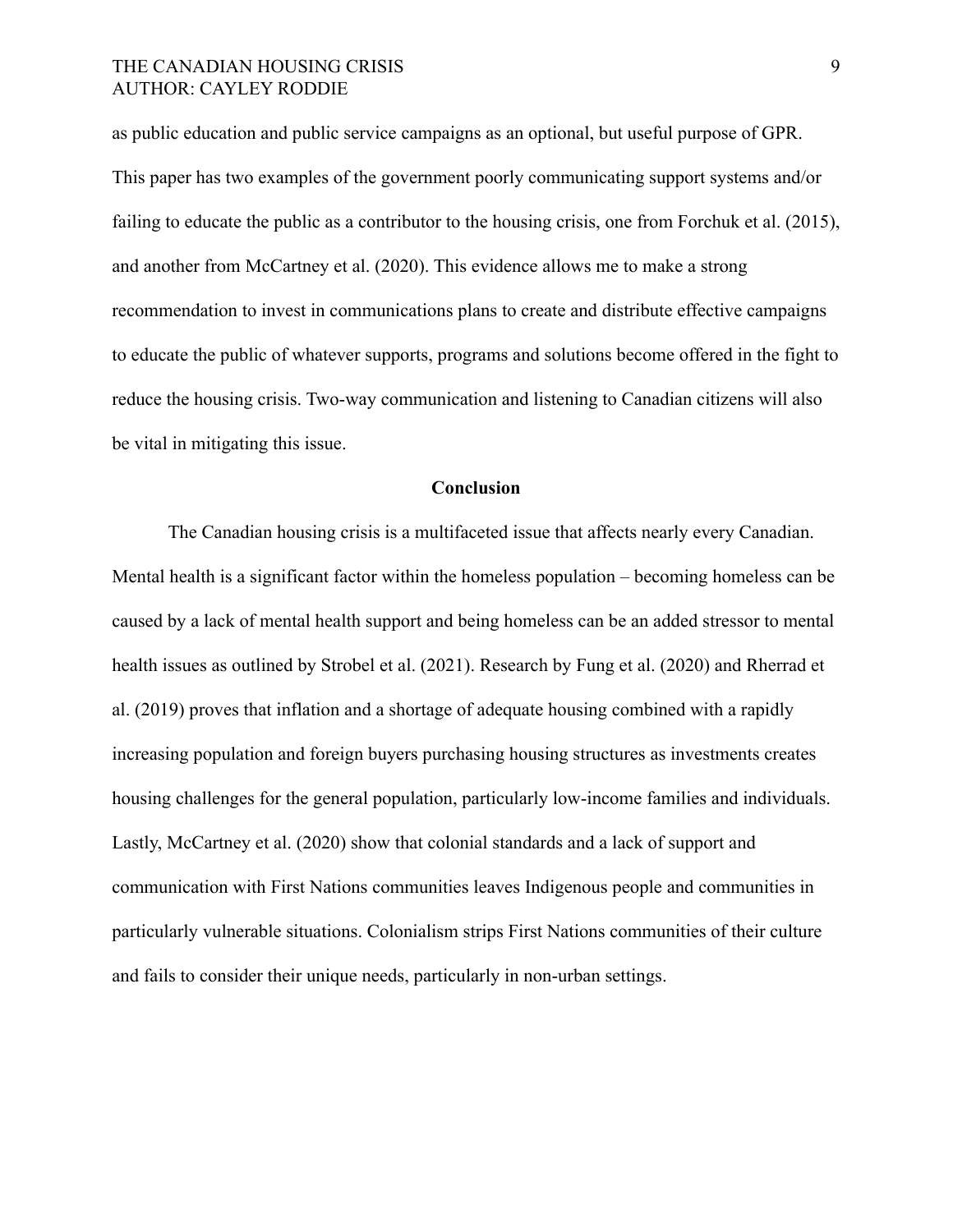# THE CANADIAN HOUSING CRISIS 10 AUTHOR: CAYLEY RODDIE

The Government of Canada has recognized the crisis and has plans towards reducing the issues this crisis brings. These plans need to be backed with adequate communication and public education to be effective in reducing this ongoing crisis that affects life for all Canadians.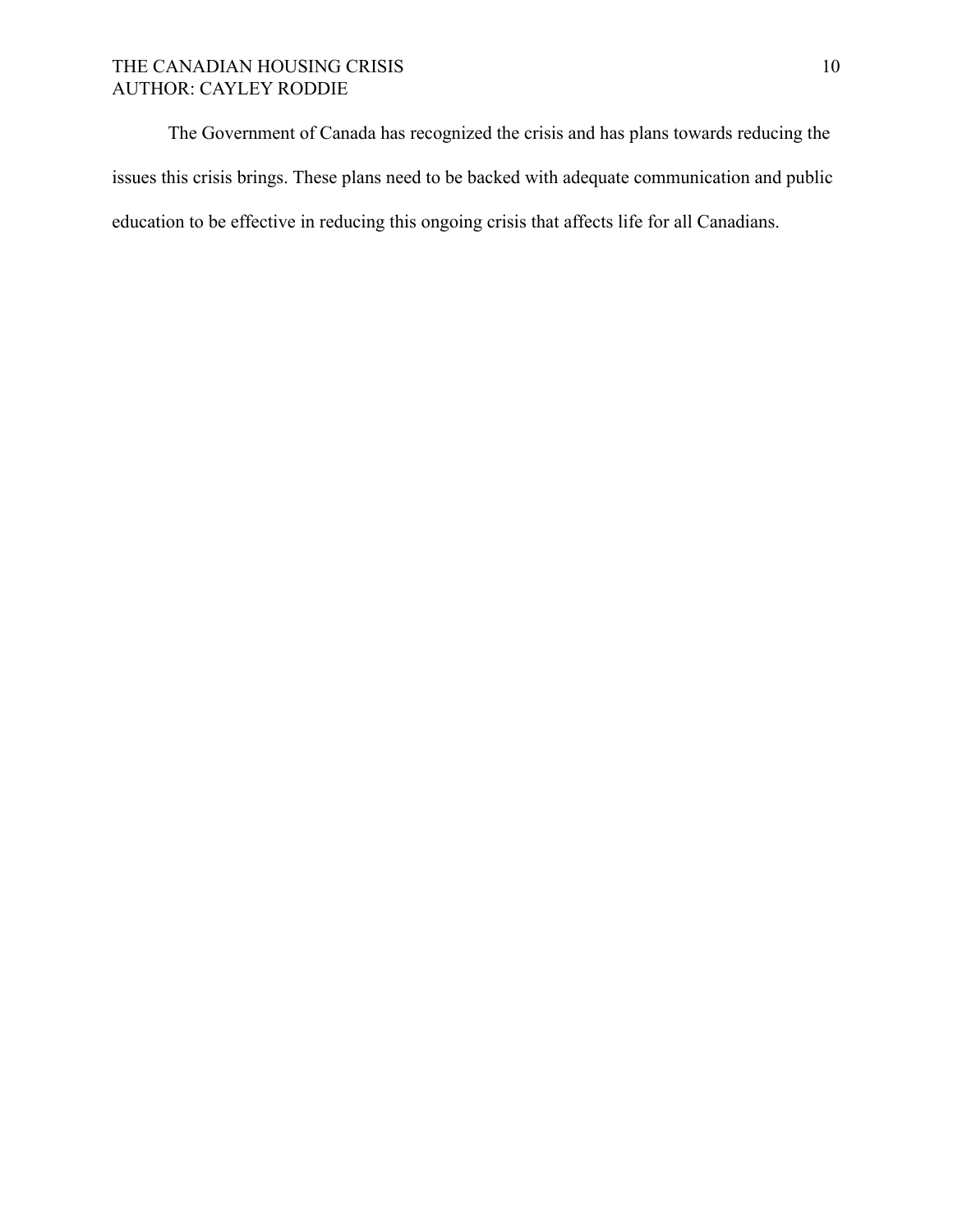## **References**

Abijet, N. (2020) *A study of Homelessness in Canada and the application of the Housing First model.* Oslo Metropolitan University. <https://oda.oslomet.no/oda->

[xmlui/bitstream/handle/10642/9441/Ajebit\\_SIW\\_2020.pdf?sequence=2&isAllowed=y](https://oda.oslomet.no/oda-xmlui/bitstream/handle/10642/9441/Ajebit_SIW_2020.pdf?sequence=2&isAllowed=y)

- Forchuk, C., Reiss, J. P., Mitchell, B., Ewen, S., & Meier, A. (2015). Homelessness and housing crises among individuals accessing services within a Canadian emergency department. *Journal of Psychiatric and Mental Health Nursing*, *22*(6), 354–359. [https://doi.org/10.1111/jpm.12212](https://onlinelibrary-wiley-com.libproxy.mtroyal.ca/doi/10.1111/jpm.12212)
- Fung, C., Parikh, S., & Zulauf, P. (2020). *The Crisis of Affordable Rental Housing in Toronto.* Ryerson University. [https://www.ryerson.ca/content/dam/social](https://www.ryerson.ca/content/dam/social-)[innovation/Programs/Affordable\\_Housing\\_Visual\\_Systems\\_Map\\_Oxford.pdf](https://www.ryerson.ca/content/dam/social-innovation/Programs/Affordable_Housing_Visual_Systems_Map_Oxford.pdf)
- Lee, M., Neely, G., & Stewart, K. (2012). *The Practice of Government Public Relations.* Taylor & Francis Group.
- McCartney, S., Herskovits, J., & Hintelmann, L. (2020). Developing occupant-based understandings of crowding: a study of residential self-assessment in Eabametoong First Nation. *Journal of Housing and the Built Environment*, *36*(2), 645–662. [https://doi.org/10.1007/s10901-0](https://doi.org/10.1007/s10901-)20-09768-y
- Strobel, S., Burcul, I., Hong Dai, J., Ma, Z., Jamani, S., & Hossain, R. (2021). Characterizing people experiencing homelessness and trends in homelessness using population-level emergency department visit data in Ontario, Canada. *Statistics Canada.* <https://www.doi.org/10.25318/82-003-x202100100002-eng>

Rherrad, I., Mokengoy, M., & Kuate Fotue, L. (2019). Is the Canadian housing market "really"